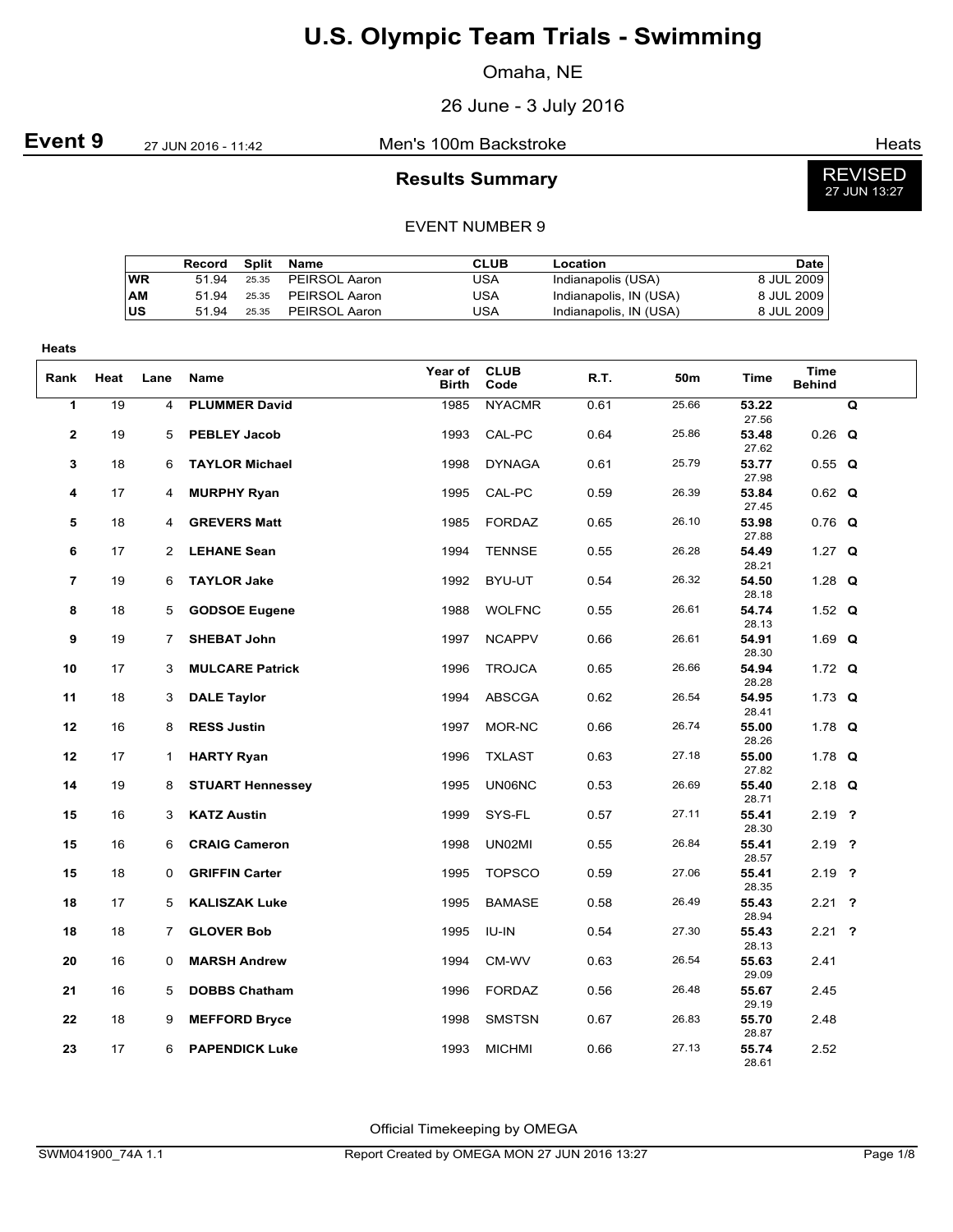Omaha, NE

26 June - 3 July 2016

**Event 9** 27 JUN 2016 - 11:42 Men's 100m Backstroke **Event 9** Heats

### **Results Summary**



EVENT NUMBER 9

| . .<br>v<br>. .<br>$\sim$<br>۰.<br>× |
|--------------------------------------|
|--------------------------------------|

| Rank | Heat | Lane           | Name                      | Year of<br><b>Birth</b> | <b>CLUB</b><br>Code | R.T. | 50m   | Time           | <b>Time</b><br><b>Behind</b> |  |
|------|------|----------------|---------------------------|-------------------------|---------------------|------|-------|----------------|------------------------------|--|
| 24   | 14   | 1              | <b>SIAR Jacob</b>         | 1994                    | <b>WOLFNC</b>       | 0.59 | 27.16 | 55.78<br>28.62 | 2.56                         |  |
| 25   | 15   | 5              | <b>OWEN Robert</b>        | 1995                    | <b>HOKIVA</b>       | 0.55 | 27.27 | 55.82<br>28.55 | 2.60                         |  |
| 26   | 4    | 4              | <b>MCGLAUGHLIN Mark</b>   | 1997                    | <b>IFLYIA</b>       | 0.62 | 27.13 | 55.88<br>28.75 | 2.66                         |  |
| 27   | 9    | 4              | <b>GOLDMAN Brandon</b>    | 1995                    | LSU-LA              | 0.58 | 27.09 | 55.89<br>28.80 | 2.67                         |  |
| 27   | 15   | 4              | <b>REILMAN Joey</b>       | 1997                    | TNAQSE              | 0.65 | 27.05 | 55.89<br>28.84 | 2.67                         |  |
| 27   | 18   | 2              | <b>WELLS James</b>        | 1992                    | BAD-MR              | 0.63 | 27.07 | 55.89<br>28.82 | 2.67                         |  |
| 30   | 18   | 1              | <b>BOHMAN Bryce</b>       | 1990                    | CM-WV               | 0.66 | 26.80 | 55.91<br>29.11 | 2.69                         |  |
| 31   | 8    | 5              | <b>BORATTO Alessandro</b> | 1999                    | <b>UDACMA</b>       | 0.64 | 27.11 | 55.96<br>28.85 | 2.74                         |  |
| 32   | 9    | 6              | <b>ALBIERO Nicolas</b>    | 1999                    | <b>CARDKY</b>       | 0.55 | 27.27 | 55.98<br>28.71 | 2.76                         |  |
| 33   | 14   | 9              | <b>BATEMAN Cole</b>       | 1995                    | EMU-MI              | 0.62 | 27.38 | 56.02<br>28.64 | 2.80                         |  |
| 34   | 17   | 7              | <b>TEDUITS Drew</b>       | 1993                    | MAC-WI              | 0.69 | 27.09 | 56.04<br>28.95 | 2.82                         |  |
| 34   | 19   | 3              | <b>DARMODY Kyle</b>       | 1994                    | AU-SE               | 0.66 | 26.28 | 56.04<br>29.76 | 2.82                         |  |
| 36   | 19   | $\overline{2}$ | <b>CARR Daniel</b>        | 1998                    | PPA-CO              | 0.64 | 26.63 | 56.05<br>29.42 | 2.83                         |  |
| 37   | 12   | 6              | <b>JENKINS Preston</b>    | 1994                    | BYU-UT              | 0.56 | 26.76 | 56.06<br>29.30 | 2.84                         |  |
| 38   | 12   | 3              | <b>CONATON Patrick</b>    | 1996                    | BAD-MR              | 0.63 | 27.01 | 56.08<br>29.07 | 2.86                         |  |
| 38   | 16   | $\overline{2}$ | <b>BETULIUS Grant</b>     | 1992                    | <b>FORDAZ</b>       | 0.65 | 26.90 | 56.08<br>29.18 | 2.86                         |  |
| 40   | 16   | 9              | <b>GREENE Aaron</b>       | 1994                    | <b>UOFLKY</b>       | 0.65 | 26.89 | 56.09<br>29.20 | 2.87                         |  |
| 41   | 3    | 4              | <b>KLOTZ Matthew</b>      | 1996                    | LSU-LA              | 0.60 | 26.83 | 56.10<br>29.27 | 2.88                         |  |
| 42   | 15   | 8              | <b>JAKL David</b>         | 1993                    | <b>TROJCA</b>       | 0.55 | 27.01 | 56.12<br>29.11 | 2.90                         |  |
| 43   | 5    | 5              | <b>KNOX Jon</b>           | 1995                    | <b>TROJCA</b>       | 0.70 | 26.89 | 56.16<br>29.27 | 2.94                         |  |
| 44   | 19   | 0              | <b>BYRD Austin</b>        | 1993                    | UN05WI              | 0.61 | 26.99 | 56.19<br>29.20 | 2.97                         |  |
| 45   | 19   | 9              | <b>WELLFORD Crews</b>     | 1992                    | <b>BAMASE</b>       | 0.61 | 26.88 | 56.20<br>29.32 | 2.98                         |  |
| 46   | 14   | 2              | <b>GLASS WIII</b>         | 1995                    | CMSASE              | 0.62 | 26.97 | 56.23<br>29.26 | 3.01                         |  |
| 47   | 13   | 8              | <b>KELTON Grant</b>       | 1995                    | UMIZMV              | 0.60 | 27.53 | 56.28<br>28.75 | 3.06                         |  |
| 48   | 11   | 9              | <b>RYSEMUS Logan</b>      | 1994                    | LSU-LA              | 0.60 | 27.25 | 56.29<br>29.04 | 3.07                         |  |
| 48   | 13   | 9              | <b>PETERSEN Nick</b>      | 1996                    | <b>SSTYWI</b>       | 0.56 | 27.24 | 56.29<br>29.05 | 3.07                         |  |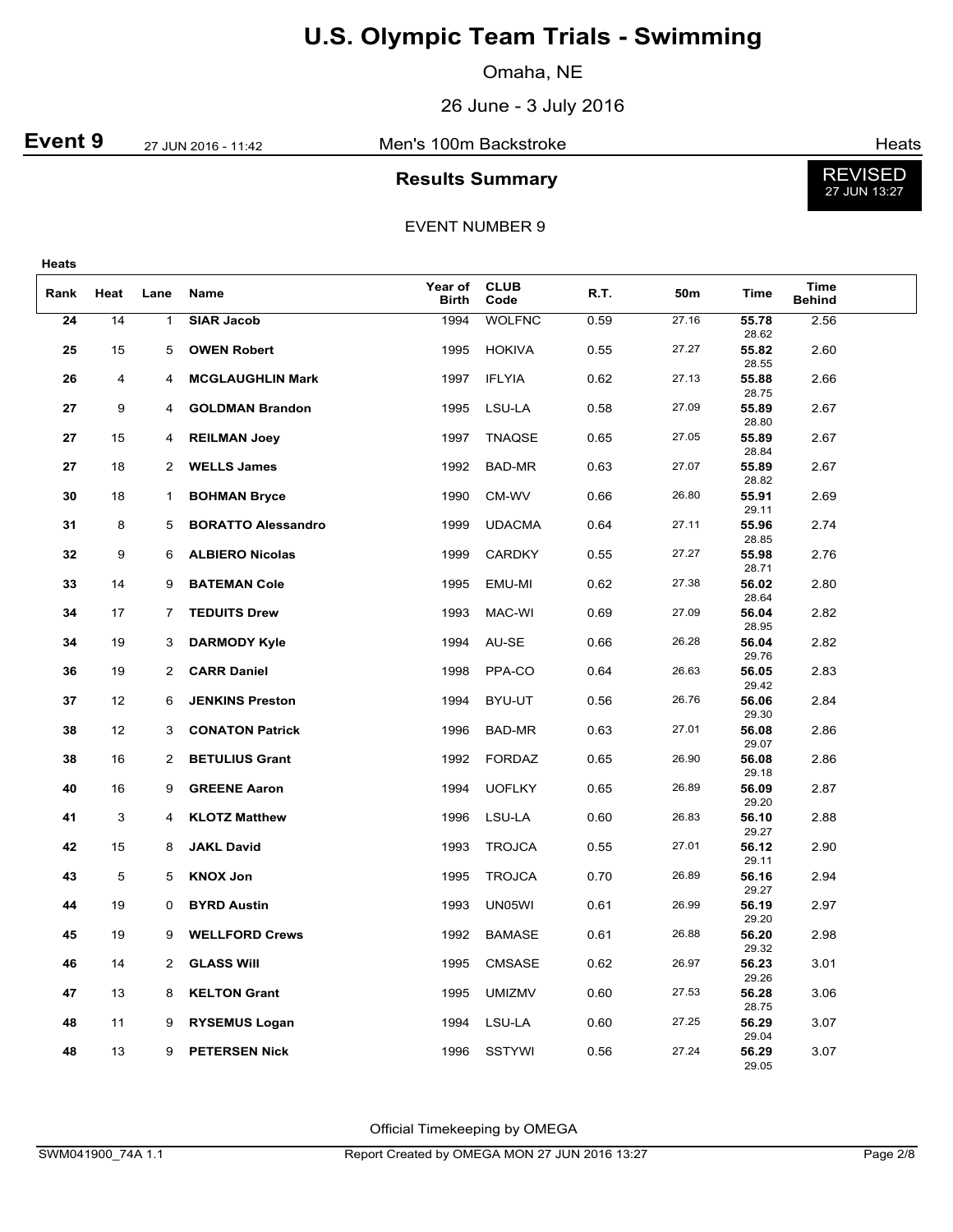Omaha, NE

26 June - 3 July 2016

**Event 9** 27 JUN 2016 - 11:42 Men's 100m Backstroke **Event 9** Heats

### **Results Summary**



EVENT NUMBER 9

| ۰.<br>٠<br>۰.<br>×<br>. . |
|---------------------------|
|---------------------------|

| Rank | Heat           | Lane         | Name                     | Year of<br><b>Birth</b> | <b>CLUB</b><br>Code | R.T. | 50m   | Time           | <b>Time</b><br><b>Behind</b> |  |
|------|----------------|--------------|--------------------------|-------------------------|---------------------|------|-------|----------------|------------------------------|--|
| 50   | 6              | 3            | <b>ZOFCHAK Rob</b>       | 1997                    | CW-MI               | 0.58 | 27.63 | 56.30<br>28.67 | 3.08                         |  |
| 51   | 8              | 0            | <b>BARIC Michael</b>     | 1992                    | <b>WOLFNC</b>       | 0.60 | 27.41 | 56.31<br>28.90 | 3.09                         |  |
| 52   | 15             | 6            | <b>SANDERS Tristan</b>   | 1996                    | <b>MICHMI</b>       | 0.58 | 27.70 | 56.35<br>28.65 | 3.13                         |  |
| 53   | 16             | 7            | <b>TURNER Daryl</b>      | 1995                    | <b>UOFMMN</b>       | 0.55 | 27.16 | 56.37<br>29.21 | 3.15                         |  |
| 54   | 14             | 0            | <b>DUDZINSKI Kyle</b>    | 1992                    | <b>MICHMI</b>       | 0.63 | 26.96 | 56.38<br>29.42 | 3.16                         |  |
| 55   | 13             | 3            | <b>FARRIS Dean</b>       | 1997                    | <b>MAACGA</b>       | 0.64 | 27.11 | 56.39<br>29.28 | 3.17                         |  |
| 56   | 6              | 5            | <b>HIGGINS Collin</b>    | 1993                    | MAC-NC              | 0.54 | 27.18 | 56.43<br>29.25 | 3.21                         |  |
| 57   | 16             | 4            | <b>YOUNG Ethan</b>       | 1998                    | <b>CCACGA</b>       | 0.61 | 27.13 | 56.44<br>29.31 | 3.22                         |  |
| 58   | 12             | 4            | <b>MCARTHUR Justin</b>   | 1997                    | <b>UTESUT</b>       | 0.61 | 26.94 | 56.49<br>29.55 | 3.27                         |  |
| 59   | 15             | 2            | <b>PILYUGIN Michael</b>  | 1994                    | <b>HOKIVA</b>       | 0.53 | 27.30 | 56.53<br>29.23 | 3.31                         |  |
| 60   | 8              | 2            | <b>BECKMAN James</b>     | 1996                    | IU-IN               | 0.58 | 27.16 | 56.55<br>29.39 | 3.33                         |  |
| 61   | 11             | 3            | <b>GARKANI Christian</b> | 1995                    | <b>UOFLKY</b>       | 0.66 | 27.32 | 56.56<br>29.24 | 3.34                         |  |
| 61   | 11             | $\mathbf{1}$ | <b>TRACE Thomas</b>      | 1996                    | OSU-OH              | 0.60 | 27.31 | 56.56<br>29.25 | 3.34                         |  |
| 61   | 12             | 2            | <b>WHITACRE Rob</b>      | 1996                    | IA-IN               | 0.60 | 27.77 | 56.56<br>28.79 | 3.34                         |  |
| 64   | 14             | 5            | <b>ANDERSON Thomas</b>   | 1998                    | <b>KINGPN</b>       | 0.60 | 27.37 | 56.58<br>29.21 | 3.36                         |  |
| 64   | 15             | $\mathbf{1}$ | <b>KALISZ Connor</b>     | 1996                    | <b>NBACMD</b>       | 0.73 | 27.17 | 56.58<br>29.41 | 3.36                         |  |
| 66   | 8              | 9            | <b>WHITAKER Aaron</b>    | 1995                    | <b>MICHMI</b>       | 0.60 | 27.25 | 56.62<br>29.37 | 3.40                         |  |
| 67   | 18             | 8            | <b>QUINN Austin</b>      | 1995                    | CAV-VA              | 0.63 | 27.42 | 56.63<br>29.21 | 3.41                         |  |
| 68   | $\overline{2}$ | $\mathbf 1$  | <b>ST GEORGE Max</b>     | 1997                    | <b>DUKENC</b>       | 0.67 | 27.29 | 56.66<br>29.37 | 3.44                         |  |
| 68   | 10             | 9            | <b>BEACH Clark</b>       | 1999                    | QSTSVA              | 0.64 | 27.82 | 56.66<br>28.84 | 3.44                         |  |
| 68   | 16             | $\mathbf{1}$ | <b>MANION WIII</b>       | 1993                    | <b>XCELNJ</b>       | 0.57 | 26.84 | 56.66<br>29.82 | 3.44                         |  |
| 71   | 8              | $\mathbf{1}$ | <b>COWAND Glen</b>       | 1998                    | KATYGU              | 0.58 | 27.20 | 56.72<br>29.52 | 3.50                         |  |
| 72   | $\overline{7}$ | 4            | <b>THOMAS Mike</b>       | 1997                    | CAL-PC              | 0.59 | 27.32 | 56.73<br>29.41 | 3.51                         |  |
| 72   | $\overline{7}$ | 9            | <b>TESONE Nolan</b>      | 1993                    | <b>UOFLKY</b>       | 0.57 | 27.69 | 56.73<br>29.04 | 3.51                         |  |
| 72   | 15             | 9            | <b>MANGAN Jack</b>       | 1995                    | <b>MICHMI</b>       | 0.61 | 27.74 | 56.73<br>28.99 | 3.51                         |  |
| 72   | 17             | 8            | <b>LEMAISTRE lan</b>     | 1993                    | <b>TXLAST</b>       | 0.62 | 27.02 | 56.73<br>29.71 | 3.51                         |  |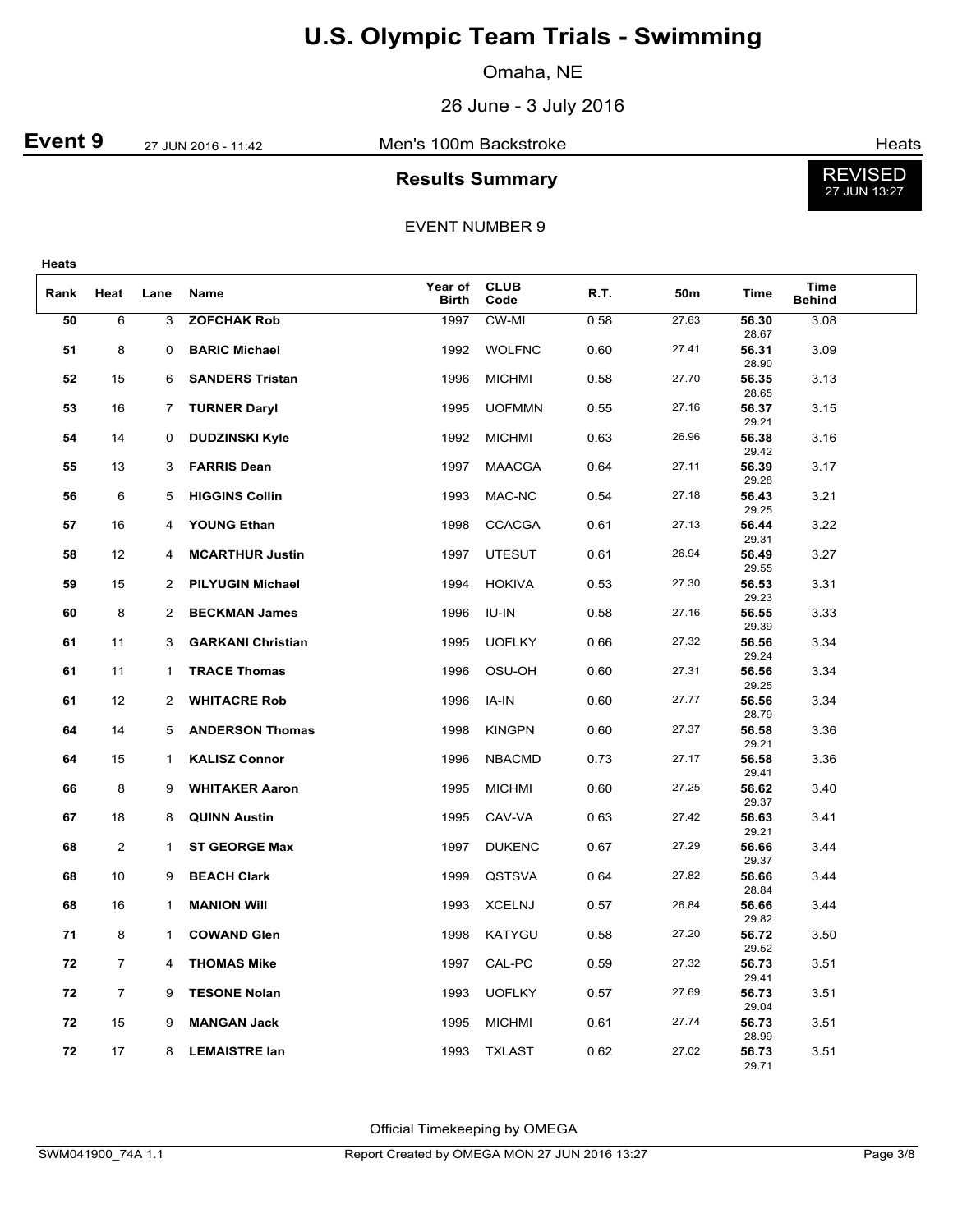Omaha, NE

26 June - 3 July 2016

**Event 9** 27 JUN 2016 - 11:42 Men's 100m Backstroke **Event 9** Heats

#### **Results Summary**



EVENT NUMBER 9

| v<br>. .<br>w<br>. .<br>$\sim$<br>۰. |
|--------------------------------------|
|--------------------------------------|

| Rank | Heat           | Lane         | Name                    | Year of<br><b>Birth</b> | <b>CLUB</b><br>Code | R.T. | 50m   | Time           | Time<br><b>Behind</b> |  |
|------|----------------|--------------|-------------------------|-------------------------|---------------------|------|-------|----------------|-----------------------|--|
| 76   | 12             | 8            | <b>ARTMANN Josh</b>     | 1998                    | ASC-ST              | 0.55 | 27.79 | 56.76<br>28.97 | 3.54                  |  |
| 77   | 13             | 5            | <b>SMITH Jared</b>      | 1996                    | <b>TOPSCO</b>       | 0.56 | 27.63 | 56.77<br>29.14 | 3.55                  |  |
| 78   | 5              | 6            | <b>FEHER Sean</b>       | 1993                    | SPA-AR              | 0.68 | 27.75 | 56.78<br>29.03 | 3.56                  |  |
| 78   | 13             | $\mathbf{1}$ | <b>JAMES Brandon</b>    | 1996                    | <b>WCABPC</b>       | 0.65 | 27.64 | 56.78<br>29.14 | 3.56                  |  |
| 80   | 3              | $\mathbf 0$  | <b>SHANNON Brad</b>     | 1997                    | OSU-OH              | 0.63 | 27.90 | 56.81<br>28.91 | 3.59                  |  |
| 81   | 8              | 7            | <b>MONTESI John</b>     | 1998                    | <b>CPACCT</b>       | 0.59 | 27.14 | 56.84<br>29.70 | 3.62                  |  |
| 82   | $\overline{7}$ | 5            | <b>THAMES Chris</b>     | 1998                    | <b>MAACGA</b>       | 0.63 | 27.44 | 56.87<br>29.43 | 3.65                  |  |
| 83   | 6              | 2            | <b>SWART Joshua</b>     | 1997                    | KYA-KY              | 0.60 | 27.89 | 56.88<br>28.99 | 3.66                  |  |
| 84   | 15             | 3            | <b>YOUNG Aaron</b>      | 1993                    | CB-OR               | 0.64 | 27.14 | 56.90<br>29.76 | 3.68                  |  |
| 85   | 8              | 3            | <b>BALOGH Brennan</b>   | 1997                    | LSS-MW              | 0.57 | 27.45 | 56.91<br>29.46 | 3.69                  |  |
| 85   | 9              | 2            | <b>ROBROCK Kyle</b>     | 1993                    | <b>TOPSCO</b>       | 0.56 | 27.47 | 56.91<br>29.44 | 3.69                  |  |
| 87   | 3              | 3            | <b>HANEBERG Makoa</b>   | 1997                    | <b>TIGRPC</b>       | 0.61 | 27.37 | 56.99<br>29.62 | 3.77                  |  |
| 88   | $\overline{7}$ | $\mathbf 0$  | <b>QUALLEN Josh</b>     | 1994                    | <b>UOFLKY</b>       | 0.63 | 27.53 | 57.04<br>29.51 | 3.82                  |  |
| 88   | 19             | 1            | <b>MANIA Adam</b>       | 1983                    | SSTYWI              | 0.60 | 27.29 | 57.04<br>29.75 | 3.82                  |  |
| 90   | 3              | 6            | <b>LUJAN Matt</b>       | 1997                    | <b>FORDAZ</b>       | 0.58 | 27.69 | 57.05<br>29.36 | 3.83                  |  |
| 90   | 14             | 6            | <b>MOORE Braxton</b>    | 1997                    | <b>CFSCGU</b>       | 0.60 | 27.79 | 57.05<br>29.26 | 3.83                  |  |
| 92   | 14             | 3            | <b>MAURER Tim</b>       | 1993                    | PSU-MA              | 0.67 | 27.17 | 57.06<br>29.89 | 3.84                  |  |
| 93   | 8              | 8            | <b>CHADWICK Michael</b> | 1995                    | <b>UMIZMV</b>       | 0.52 | 27.59 | 57.12<br>29.53 | 3.90                  |  |
| 94   | 3              | 1            | <b>WORKMAN Sean</b>     | 1996                    | <b>HOKIVA</b>       | 0.49 | 27.67 | 57.14<br>29.47 | 3.92                  |  |
| 94   | $\overline{7}$ | $\mathbf{1}$ | <b>DELK Taylor</b>      | 1997                    | SA-GA               | 0.59 | 27.53 | 57.14<br>29.61 | 3.92                  |  |
| 94   | 9              | $\mathbf 0$  | <b>STANGE WIII</b>      | 1996                    | PPSTNJ              | 0.58 | 27.43 | 57.14<br>29.71 | 3.92                  |  |
| 94   | 11             | 5            | <b>BOLAND Jonathan</b>  | 1995                    | <b>GAMESC</b>       | 0.54 | 27.29 | 57.14<br>29.85 | 3.92                  |  |
| 98   | 4              | 6            | <b>DEVLIN Chris</b>     | 1996                    | <b>UDACMA</b>       | 0.60 | 27.79 | 57.15<br>29.36 | 3.93                  |  |
| 98   | 13             | 6            | <b>LIN Benjamin</b>     | 1994                    | SAY-NJ              | 0.66 | 27.24 | 57.15<br>29.91 | 3.93                  |  |
| 100  | 9              | 1            | <b>HEIN Daniel</b>      | 1998                    | <b>DCSTIL</b>       | 0.58 | 27.68 | 57.17<br>29.49 | 3.95                  |  |
| 101  | $\overline{2}$ | 5            | <b>YOUNG Joe</b>        | 1997                    | <b>BA-IN</b>        | 0.54 | 27.79 | 57.19<br>29.40 | 3.97                  |  |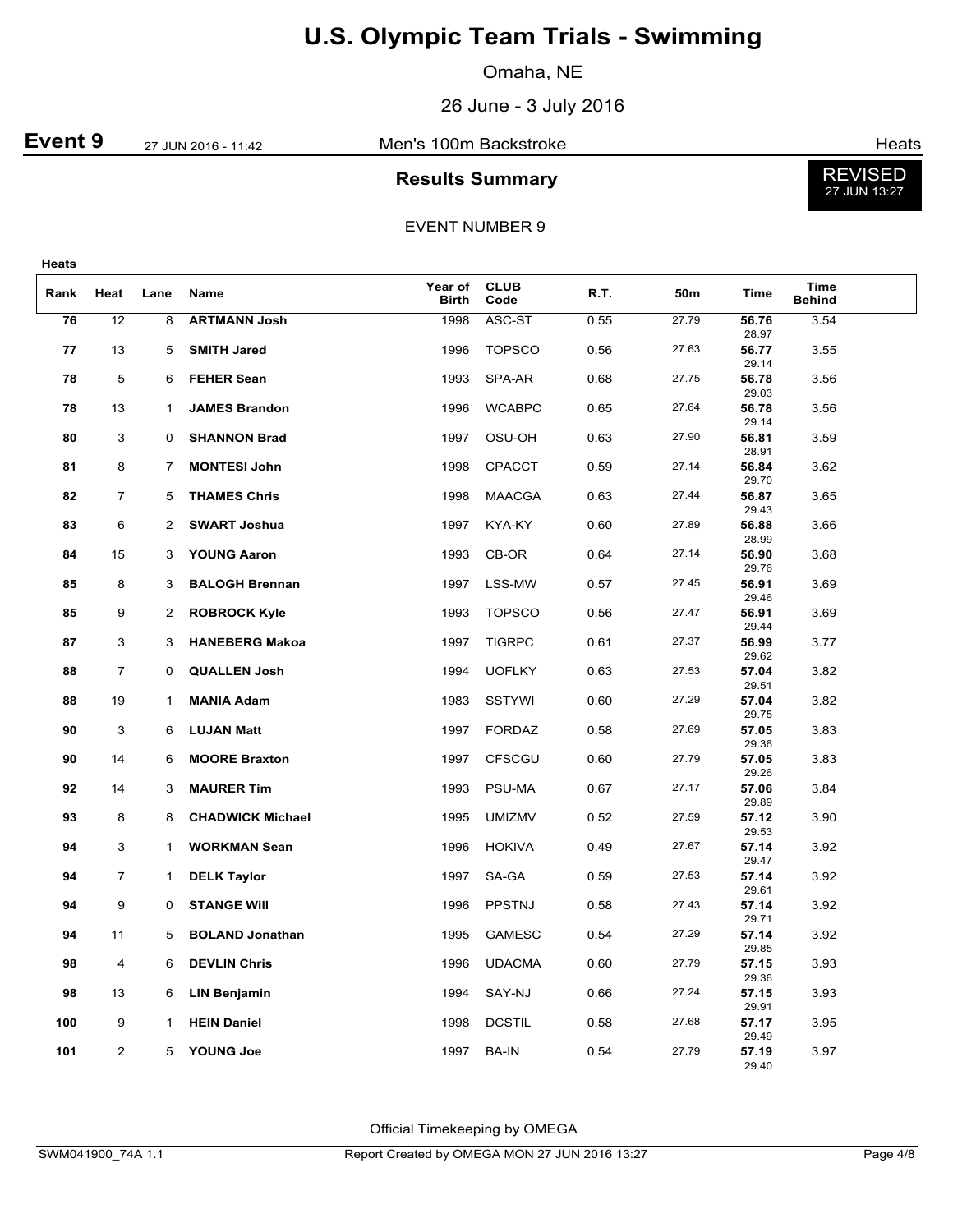Omaha, NE

26 June - 3 July 2016

**Event 9** 27 JUN 2016 - 11:42 Men's 100m Backstroke **Event 9** Heats

### **Results Summary**



EVENT NUMBER 9

| ۰.<br>. .<br>. .<br>÷<br>. .<br>× |
|-----------------------------------|
|-----------------------------------|

| Rank | Heat           | Lane | Name                     | Year of<br><b>Birth</b> | <b>CLUB</b><br>Code | R.T. | 50m   | Time                    | <b>Time</b><br><b>Behind</b> |  |
|------|----------------|------|--------------------------|-------------------------|---------------------|------|-------|-------------------------|------------------------------|--|
| 102  | $\mathbf{1}$   | 6    | <b>SWITZER Zach</b>      | 1995                    | <b>HOKIVA</b>       | 0.56 | 27.56 | 57.20<br>29.64          | 3.98                         |  |
| 102  | 9              | 7    | <b>KIBLER Drew</b>       | 2000                    | <b>CSC-IN</b>       | 0.60 | 28.01 | 57.20<br>29.19          | 3.98                         |  |
| 104  | $\overline{7}$ | 3    | <b>HAINES Harrison</b>   | 1995                    | <b>BGSCNE</b>       | 0.65 | 27.75 | 57.23                   | 4.01                         |  |
| 105  | $\mathbf{1}$   | 2    | <b>DEMERCURIO Jacob</b>  | 1997                    | UN02NT              | 0.59 | 27.59 | 29.48<br>57.24<br>29.65 | 4.02                         |  |
| 106  | 3              | 5    | <b>COUNTIE WIII</b>      | 1997                    | MOR-NC              | 0.63 | 27.51 | 57.25<br>29.74          | 4.03                         |  |
| 106  | 9              | 9    | <b>NATALIZIO Jeff</b>    | 1982                    | GSC-CA              | 0.56 | 27.53 | 57.25<br>29.72          | 4.03                         |  |
| 108  | 6              | 6    | <b>WALTON Alex</b>       | 1996                    | <b>UMIZMV</b>       | 0.60 | 27.07 | 57.26<br>30.19          | 4.04                         |  |
| 108  | 8              | 6    | <b>COPELAND Taylor</b>   | 1995                    | AU-SE               | 0.57 | 27.36 | 57.26<br>29.90          | 4.04                         |  |
| 108  | 8              | 4    | <b>DOLAN Jack</b>        | 2000                    | <b>RSCAOZ</b>       | 0.67 | 27.88 | 57.26<br>29.38          | 4.04                         |  |
| 111  | 3              | 2    | <b>BLOCH Chase</b>       | 1991                    | UN02CA              | 0.61 | 27.40 | 57.27<br>29.87          | 4.05                         |  |
| 112  | 3              | 7    | <b>THANING Walker</b>    | 1995                    | KYA-KY              | 0.62 | 27.34 | 57.29<br>29.95          | 4.07                         |  |
| 112  | 5              | 0    | <b>LILE Nathan</b>       | 1994                    | GWA-NC              | 0.61 | 27.73 | 57.29<br>29.56          | 4.07                         |  |
| 114  | 4              | 5    | <b>WHITEMAN Augustus</b> | 1997                    | <b>NTROST</b>       | 0.67 | 28.21 | 57.31<br>29.10          | 4.09                         |  |
| 114  | 11             | 4    | <b>CAMPBELL Parker</b>   | 1997                    | <b>WOLFNC</b>       | 0.60 | 27.68 | 57.31<br>29.63          | 4.09                         |  |
| 114  | 15             | 7    | <b>MANCHESTER Jack</b>   | 1995                    | <b>HARVNE</b>       | 0.62 | 27.60 | 57.31<br>29.71          | 4.09                         |  |
| 117  | 4              | 7    | <b>CARTER Nick</b>       | 1990                    | <b>GRSCFG</b>       | 0.58 | 27.84 | 57.32<br>29.48          | 4.10                         |  |
| 117  | 14             | 7    | <b>OSLIN Connor</b>      | 1994                    | <b>BAMASE</b>       | 0.58 | 27.66 | 57.32<br>29.66          | 4.10                         |  |
| 119  | 5              | 2    | <b>DUNN Tan</b>          | 1999                    | <b>SCATGA</b>       | 0.62 | 27.71 | 57.34<br>29.63          | 4.12                         |  |
| 119  | 9              | 8    | <b>VACEK Austin</b>      | 1994                    | KATYGU              | 0.74 | 27.19 | 57.34<br>30.15          | 4.12                         |  |
| 121  | 17             | 0    | <b>SPINAZZOLA Luca</b>   | 1992                    | <b>TROJCA</b>       | 0.62 | 27.05 | 57.35<br>30.30          | 4.13                         |  |
| 122  | 3              | 9    | <b>O'DONNELL Ryan</b>    | 1993                    | MSS-WI              | 0.64 | 28.05 | 57.36<br>29.31          | 4.14                         |  |
| 122  | 10             | 7    | <b>RIESS Patrick</b>     | 1994                    | <b>NCACNC</b>       | 0.64 | 27.82 | 57.36<br>29.54          | 4.14                         |  |
| 122  | 10             | 6    | <b>KELSOE Jacob</b>      | 1994                    | <b>BAMASE</b>       | 0.66 | 27.27 | 57.36<br>30.09          | 4.14                         |  |
| 125  | $\overline{c}$ | 6    | <b>TOETZ Alex</b>        | 1994                    | <b>BA-IN</b>        | 0.60 | 27.70 | 57.37<br>29.67          | 4.15                         |  |
| 126  | 11             | 6    | <b>MCHUGH Matt</b>       | 1995                    | OSU-OH              | 0.63 | 26.67 | 57.38<br>30.71          | 4.16                         |  |
| 127  | $\overline{2}$ | 9    | <b>FLEMING Shayne</b>    | 1991                    | <b>DACAPC</b>       | 0.54 | 28.44 | 57.41<br>28.97          | 4.19                         |  |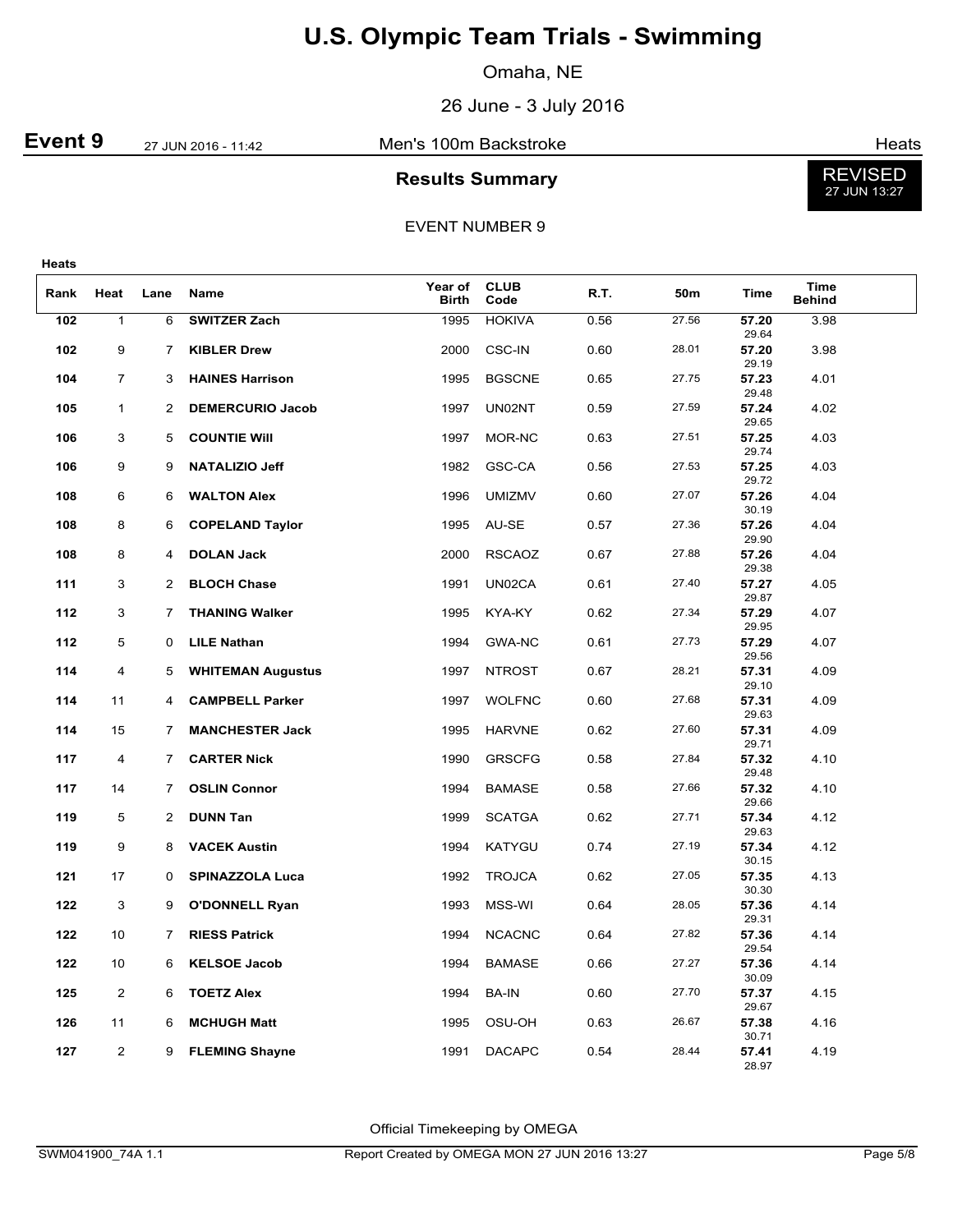Omaha, NE

26 June - 3 July 2016

### **Event 9** 27 JUN 2016 - 11:42 Men's 100m Backstroke **Event 9** Heats

# **Results Summary**



#### EVENT NUMBER 9

| × | ۰.<br>. .<br>. .<br>۰.<br>v<br>. . |
|---|------------------------------------|
|---|------------------------------------|

| Rank | Heat           | Lane           | Name                    | Year of<br><b>Birth</b> | <b>CLUB</b><br>Code | R.T. | 50m   | Time           | <b>Time</b><br><b>Behind</b> |  |
|------|----------------|----------------|-------------------------|-------------------------|---------------------|------|-------|----------------|------------------------------|--|
| 128  | 12             | 5              | <b>GARCIA Matthew</b>   | 1998                    | SYS-FL              | 0.57 | 27.76 | 57.47<br>29.71 | 4.25                         |  |
| 129  | 3              | 8              | <b>CARROLL Hudson</b>   | 1996                    | <b>UBSTNI</b>       | 0.56 | 27.95 | 57.48<br>29.53 | 4.26                         |  |
| 129  | 5              | 4              | <b>CURTIS Dylan</b>     | 1997                    | DR-OH               | 0.65 | 28.17 | 57.48<br>29.31 | 4.26                         |  |
| 131  | $\overline{c}$ | 8              | <b>COHN Michael</b>     | 1993                    | UCSDSI              | 0.65 | 28.22 | 57.49<br>29.27 | 4.27                         |  |
| 131  | 6              | 0              | <b>BELANGER Mark</b>    | 1994                    | OSU-OH              | 0.55 | 28.01 | 57.49<br>29.48 | 4.27                         |  |
| 131  | 7              | 8              | <b>SESVOLD Tyler</b>    | 1999                    | <b>SCSTIL</b>       | 0.58 | 27.69 | 57.49<br>29.80 | 4.27                         |  |
| 134  | $\mathbf{1}$   | 5              | <b>STOVER Mitchell</b>  | 1995                    | WSU-OH              | 0.63 | 27.36 | 57.53<br>30.17 | 4.31                         |  |
| 135  | 2              | 3              | <b>STEWART Coleman</b>  | 1998                    | <b>NBACMD</b>       | 0.60 | 27.77 | 57.57<br>29.80 | 4.35                         |  |
| 136  | 10             | 8              | <b>COGSWELL Cole</b>    | 1997                    | CANYCA              | 0.58 | 27.40 | 57.58<br>30.18 | 4.36                         |  |
| 137  | 14             | 8              | <b>PUCZKOWSKI David</b> | 1996                    | <b>CLSSCA</b>       | 0.67 | 27.42 | 57.59<br>30.17 | 4.37                         |  |
| 138  | 7              | 6              | <b>BRESCHI Dominic</b>  | 1995                    | TUS-MD              | 0.68 | 27.50 | 57.63<br>30.13 | 4.41                         |  |
| 138  | 10             | 4              | <b>HENRY Noah</b>       | 2000                    | TST-ST              | 0.67 | 27.58 | 57.63<br>30.05 | 4.41                         |  |
| 140  | 10             | 2              | <b>WILSON J Todd</b>    | 1998                    | LAC-MA              | 0.61 | 27.94 | 57.64<br>29.70 | 4.42                         |  |
| 141  | $\mathbf{1}$   | 3              | <b>WALSH Jack</b>       | 1997                    | <b>STANPC</b>       | 0.66 | 27.71 | 57.65<br>29.94 | 4.43                         |  |
| 142  | $\overline{2}$ | 4              | <b>BOROWICZ Robert</b>  | 1994                    | <b>BUZZGA</b>       | 0.54 | 27.17 | 57.66<br>30.49 | 4.44                         |  |
| 142  | 6              | 1              | <b>JOVANOVIC Andrew</b> | 1994                    | NU-IL               | 0.58 | 27.70 | 57.66<br>29.96 | 4.44                         |  |
| 144  | 11             | 2              | <b>MOLACEK Jacob</b>    | 1995                    | <b>GOALMW</b>       | 0.66 | 27.58 | 57.77<br>30.19 | 4.55                         |  |
| 144  | 12             | 9              | <b>SMITH Thomas</b>     | 1997                    | LSU-LA              | 0.55 | 28.00 | 57.77<br>29.77 | 4.55                         |  |
| 146  | $\mathbf{1}$   | 4              | <b>SALYERS Nicholas</b> | 1994                    | SA-GA               | 0.62 | 27.81 | 57.82<br>30.01 | 4.60                         |  |
| 147  | 13             | 4              | <b>KING Ethan</b>       | 1994                    | <b>NAVYMD</b>       | 0.65 | 27.23 | 57.83<br>30.60 | 4.61                         |  |
| 148  | $\overline{7}$ | $\overline{2}$ | <b>LAMPARELLA Jake</b>  | 1997                    | EST-MD              | 0.60 | 27.80 | 57.85<br>30.05 | 4.63                         |  |
| 149  | 5              | 8              | <b>ASHKIN Jase</b>      | 1998                    | <b>RMSCPV</b>       | 0.62 | 27.77 | 57.94<br>30.17 | 4.72                         |  |
| 150  | 15             | 0              | <b>LEWIS Alexander</b>  | 1995                    | <b>PUSTNJ</b>       | 0.53 | 27.21 | 57.95<br>30.74 | 4.73                         |  |
| 151  | 4              | 1              | <b>MCGOVERN Wesley</b>  | 1997                    | TBAYFL              | 0.69 | 28.23 | 57.97<br>29.74 | 4.75                         |  |
| 152  | 4              | 8              | <b>ALEXANDER Nick</b>   | 1998                    | <b>FASTOZ</b>       | 0.67 | 27.94 | 58.02<br>30.08 | 4.80                         |  |
| 152  | 11             | 0              | <b>MAAS Kyle</b>        | 1998                    | UN05MI              | 0.64 | 28.01 | 58.02<br>30.01 | 4.80                         |  |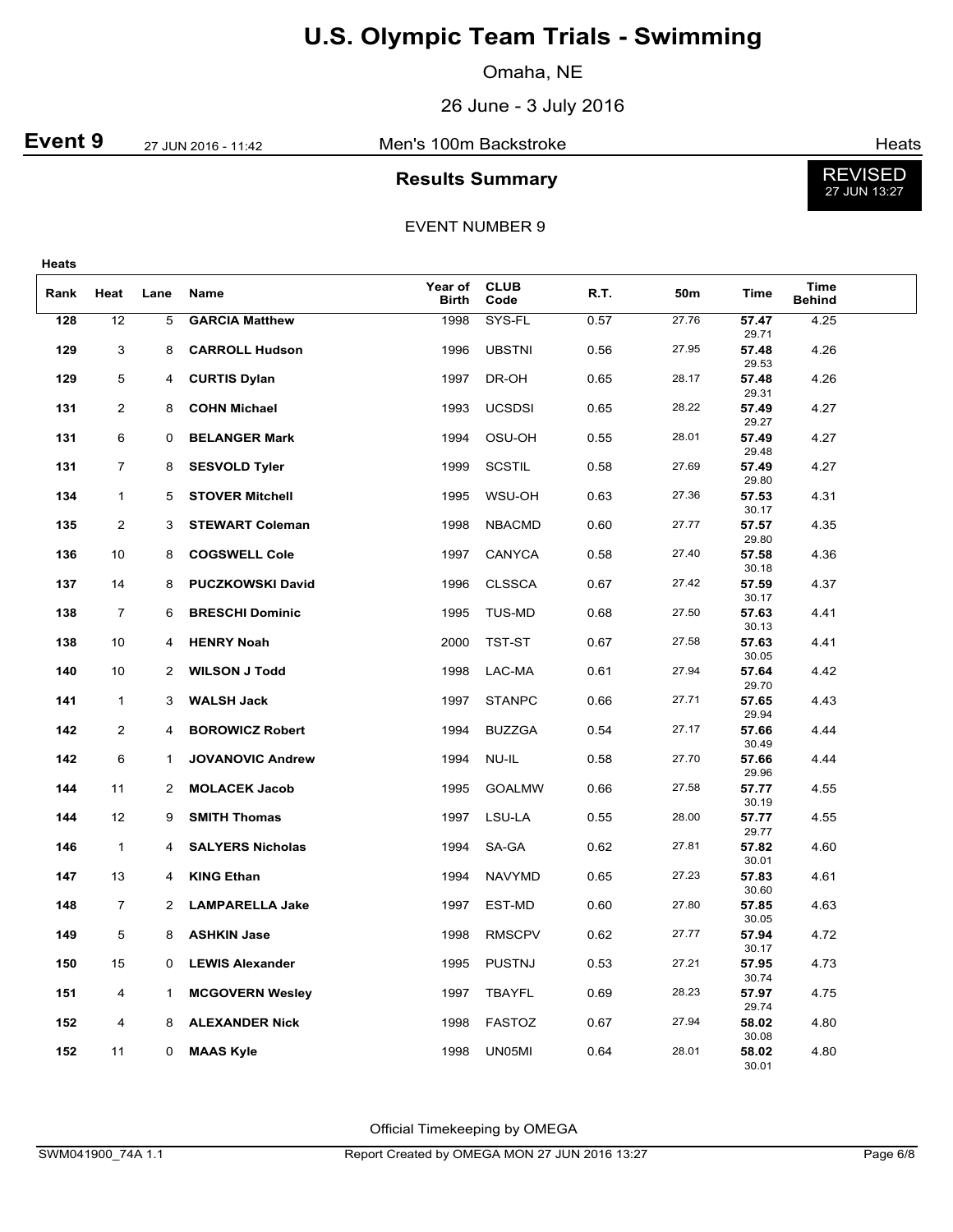Omaha, NE

26 June - 3 July 2016

**Event 9** 27 JUN 2016 - 11:42 Men's 100m Backstroke **Event 9** Heats

### **Results Summary**



EVENT NUMBER 9

| Rank | Heat           | Lane           | Name                     | Year of<br><b>Birth</b> | <b>CLUB</b><br>Code | R.T. | 50m   | Time                    | <b>Time</b><br><b>Behind</b> |
|------|----------------|----------------|--------------------------|-------------------------|---------------------|------|-------|-------------------------|------------------------------|
| 152  | 13             | $\overline{2}$ | <b>DAGLEY Jimmy</b>      | 1994                    | <b>TENNSE</b>       | 0.52 | 27.22 | 58.02                   | 4.80                         |
| 155  | 2              | $\overline{2}$ | <b>KIM Anthony</b>       | 1998                    | CAQ-NM              | 0.62 | 27.15 | 30.80<br>58.04          | 4.82                         |
| 155  | 4              | 3              | <b>LIU Kevin</b>         | 1998                    | UN01AM              | 0.58 | 27.73 | 30.89<br>58.04          | 4.82                         |
| 157  | 5              | 1              | <b>OBERG Brad</b>        | 1996                    | <b>BUZZGA</b>       | 0.60 | 27.24 | 30.31<br>58.07          | 4.85                         |
| 157  | 11             | 7              | <b>HO Benjamin</b>       | 1998                    | <b>PASAPC</b>       | 0.64 | 27.59 | 30.83<br>58.07<br>30.48 | 4.85                         |
| 157  | 12             | 7              | <b>CARLSON David</b>     | 1994                    | <b>NAVYMD</b>       | 0.68 | 28.16 | 58.07<br>29.91          | 4.85                         |
| 157  | 12             | 1              | <b>BURTON Luke</b>       | 1994                    | MAC-NC              | 0.70 | 27.84 | 58.07                   | 4.85                         |
| 161  | 4              | 0              | <b>PRESSWOOD Brandon</b> | 1993                    | <b>TIGRPC</b>       | 0.63 | 27.89 | 30.23<br>58.08<br>30.19 | 4.86                         |
| 162  | 6              | 4              | <b>GUSTAFSON Aaron</b>   | 1994                    | <b>TXLAST</b>       | 0.73 | 28.28 | 58.10                   | 4.88                         |
| 162  | 10             | 5              | <b>HOFFER Ryan</b>       | 1998                    | SAC-AZ              | 0.64 | 28.00 | 29.82<br>58.10<br>30.10 | 4.88                         |
| 162  | 13             | 0              | <b>BOS Connor</b>        | 1994                    | <b>GWA-NC</b>       | 0.55 | 27.55 | 58.10<br>30.55          | 4.88                         |
| 165  | 6              | 8              | <b>FONDER Khalil</b>     | 1999                    | <b>GATRVA</b>       | 0.56 | 28.03 | 58.13<br>30.10          | 4.91                         |
| 166  | 2              | $\overline{7}$ | <b>DAVIS Dylan</b>       | 1992                    | <b>NCACNC</b>       | 0.62 | 27.91 | 58.16<br>30.25          | 4.94                         |
| 167  | 13             | 7              | <b>POTI Zachary</b>      | 1998                    | BD-FL               | 0.58 | 27.91 | 58.27<br>30.36          | 5.05                         |
| 168  | 4              | 9              | <b>WALLACE Jacob</b>     | 1993                    | UN01GU              | 0.62 | 27.73 | 58.29<br>30.56          | 5.07                         |
| 169  | 4              | 2              | <b>ROBINSON Alex</b>     | 1998                    | MTS-SE              | 0.48 | 27.93 | 58.33<br>30.40          | 5.11                         |
| 169  | 12             | 0              | <b>POHLMANN Henrik</b>   | 1996                    | CAV-VA              | 0.69 | 28.09 | 58.33<br>30.24          | 5.11                         |
| 171  | 11             | 8              | <b>RYCKMAN Jesse</b>     | 1993                    | CAL-PC              | 0.75 | 28.16 | 58.38<br>30.22          | 5.16                         |
| 172  | 14             | 4              | <b>GORDON Ryan</b>       | 1996                    | <b>UBSTNI</b>       | 0.55 | 28.13 | 58.42<br>30.29          | 5.20                         |
| 173  | 10             | 0              | <b>GWIN Isaac</b>        | 1999                    | <b>NTROST</b>       | 0.72 | 28.05 | 58.43<br>30.38          | 5.21                         |
| 174  | 7              | 7              | <b>FEEHERY Brendan</b>   | 1998                    | LAC-NT              | 0.67 | 28.43 | 58.46<br>30.03          | 5.24                         |
| 175  | $\overline{2}$ | 0              | <b>ROSS Jordan</b>       | 1997                    | SA-GA               | 0.63 | 28.56 | 58.50<br>29.94          | 5.28                         |
| 176  | 6              |                | 7 ARTHUR Will            | 1997                    | LSU-LA              | 0.55 | 28.32 | 58.58<br>30.26          | 5.36                         |
| 176  | 9              | 5              | <b>O'BRIEN Wade</b>      | 1997                    | <b>NOVAVA</b>       | 0.63 | 27.97 | 58.58<br>30.61          | 5.36                         |
| 178  | 10             | 3              | <b>HASEMANN Nick</b>     | 1995                    | <b>UOFLKY</b>       | 0.68 | 28.48 | 58.59<br>30.11          | 5.37                         |
| 179  | 10             | 1              | <b>BAKER Ryan</b>        | 1997                    | AAC-PV              | 0.69 | 27.84 | 58.62<br>30.78          | 5.40                         |